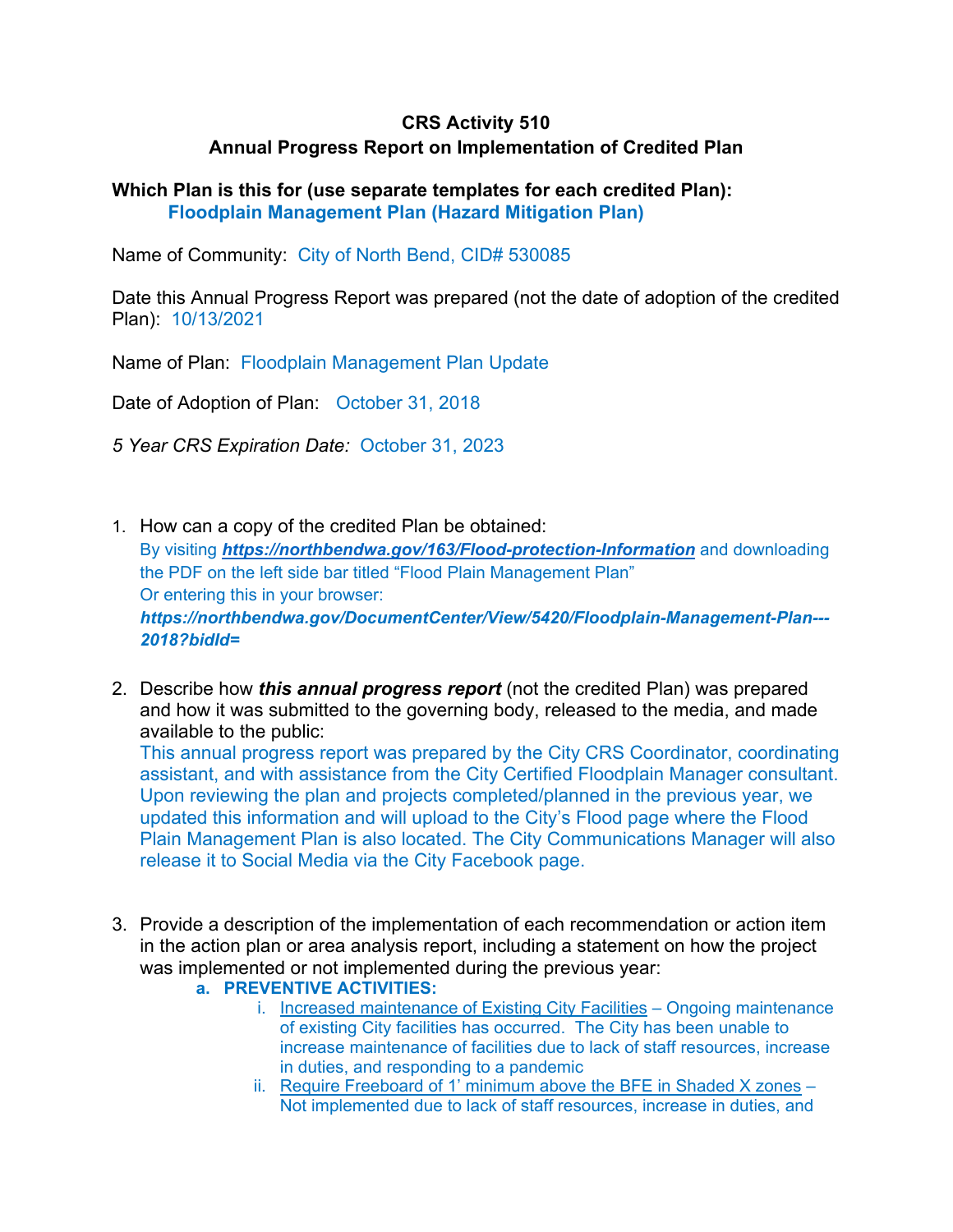responding to a pandemic. Staff dedicated significant time to updating the City's floodplain regulations to the WA State Model Ordinance, adopting several other flood damage prevention measures. This specific measure will require public outreach process.

- iii. Adopt Deep/Fast-flowing Water Regulations Not implemented due to lack of staff resources, increase in duties, and responding to a pandemic.
- iv. Update Comprehensive Land Use Plan and Zoning Code Implemented. The City completed a full update of our Comprehensive Plan Land Use Element in 2015. Several zoning code updates have occurred, including designating parcels in the floodway as open space, and downzoning areas of single-family residential in the floodplain.
- v. Update all studies to reflect ESA Implemented. The City updated its floodplain ordinance to reflect the WA State 2008 Biological Opinion, and requires a habitat assessment for all development within the floodplain.
- vi. Transfer of Development Rights Not implemented due expiration of the City's TDR Program
- vii. Consistency with King County & City of Snoqualmie Partially Implemented. The City of North Bend, along with City of Snoqualmie and King County updated their regulations to the latest Washington State Model Ordinance before adopting new FIRM maps on August 19, 2020.
- viii. Continue Working with Neighboring Jurisdictions Maintained agreements with City of Snoqualmie for Emergency Management resources during (flood) events, and through coordination with King County CRS Users Group.
- ix. FEMA Map Updates/Additional Data The City has continued working with developers to ensure that development does not cause a rise in the base flood elevation. When fill is used, a flood study is required to demonstrate no impact.
- x. Pursue All Avenues of Funding for Flood Hazard Reduction Implemented through City application for funding and Grants including the Floodplains by Design grants. No grants have been awarded to date.

#### **b. PROPERTY PROTECTION –**

- **i.** Voluntary Flood-Proofing Program for Existing Structures Not implemented due to lack of staff resources, increase in duties, and responding to a pandemic.
- ii. Consider Incentive Program for Flood Hazard Mitigation Not implemented due to lack of staff resources, increase in duties, and responding to a pandemic.
- iii. Willing Sellers Relocation of High-Risk Structures Not implemented due to cost, amount of SFHA in the City, coupled the fact that a large portion of these structures are our affordable housing stock, and we are in a regional housing crisis.
- iv. Willing Land Acquisition (Focus on High Risk Areas) The City acquired a portion of land within the floodplain and floodway to enlarge EJ Roberts park. The City also purchased the Cascade Golf Course, which is outside of City limits, and which has portions covered by the floodplain and floodway.
- v. Elevate Existing Structures at Risk Not implemented due to lack of staff resources, increase in duties, and responding to a pandemic.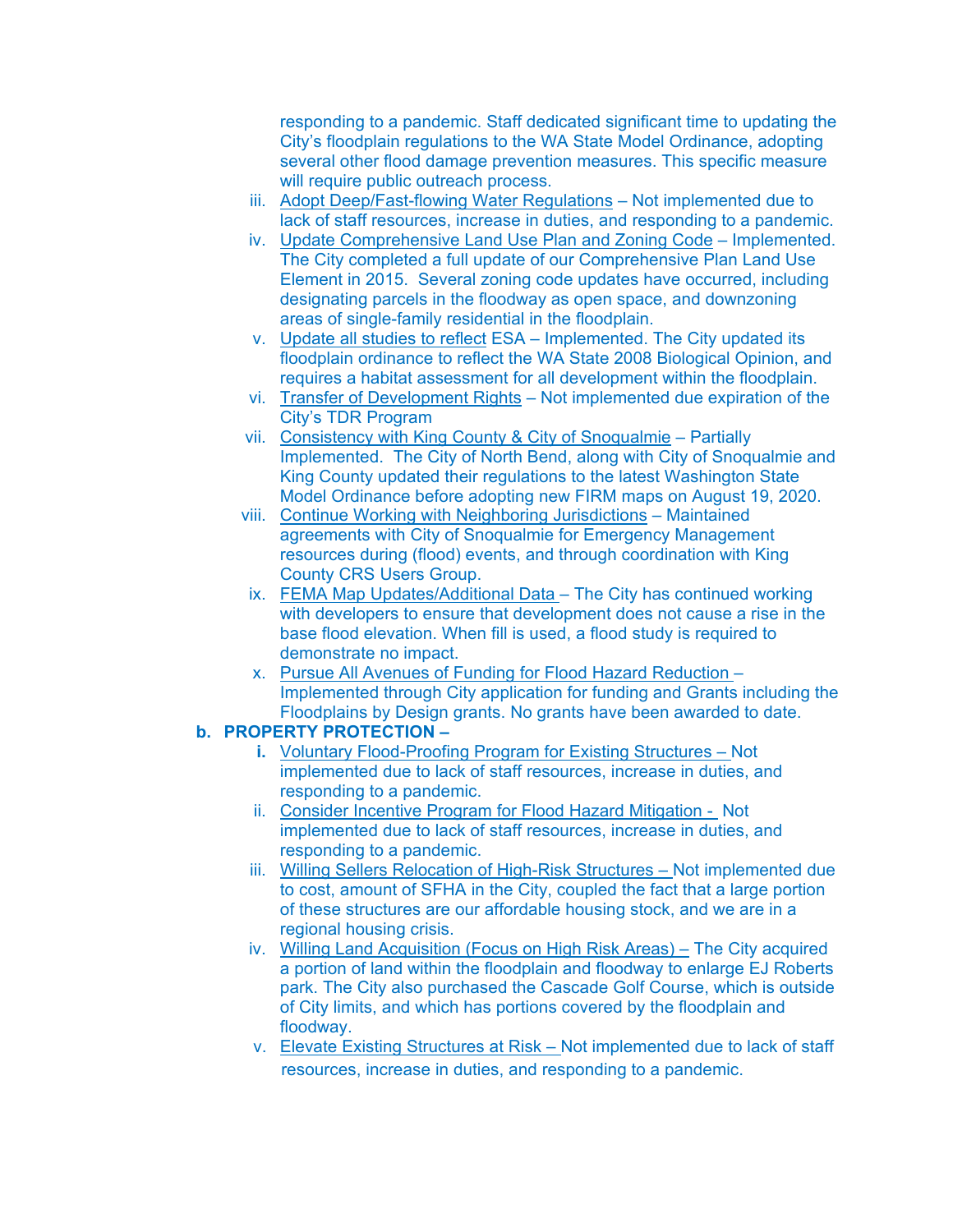- vi. Flood Insurance The City has continued participation in the NFIP and maintains compliance with NFIP regulations.
- vii. Critical Facilities Protection –City Hall has been relocated to outside of the SFHA.

### **c. NATURAL RESOURCE PROTECTION –**

**i.** Maintain the Natural & Beneficial Functions of the SFHA – The City has obtained and preserved more open space within the Tollgate Farm area, Meadowbrook Farm area and increased park space to be preserved adjacent to EJ Roberts Park.

## **d. STRUCTURAL ALTERNATIVES –**

- i. Provide Emergency Access & Evacuation Routes The City has identified in the 6 Year TIP a new raised road within the Floodplain that would improve access; the City has received one grant from the Department of Commerce to begin design work. In 2021 the City conducted a no-rise analysis on the proposed road.
- ii. Implement Prioritized Capital Improvement Projects Identified in the Stormwater Plan - Only 3 projects have been implemented that were identified in the plan, due to lack of funding and resources. The Ribary Creek Downstream of I-90, and NE 12<sup>th</sup> Street Culvert Replacement and Culvert Addition have been completed.
- iii. SOFTAP #7/Eliminate Flood Overflows into Gardiner Creek Not implemented due to funding
- iv. SOFTAP #2/Replace Ribary Creek Culverts & Dredge Not fully implemented – culverts have not been replaced, but King County has programmed these improvements in their CIP. The Creek has been dredged.
- v. SOFTAP #8/Replace Gardiner Creek Culverts Not implemented due to funding.
- vi. Levee Setback together with South Fork Ave SW Extension to North Bend Way – Not implemented due to funding; still pursuing grants.

### **e. EMERGENCY SERVICES -**

- i. Evacuation Plan The City planned to update its Emergency Management Plan in 2020 but had to stall due to the pandemic. This updated is slated for 2021.
- ii. Critical Facilities Planning The City has identified the functions of warning and coordination of all Critical Facilities in the Emergency Management Plan in order to reduce risk and loss of services.

### **f. PUBLIC INFORMATION**

- i. Maintain the CRS Program The City continues to do all required activities and maintain certification with the CRS program.
- ii. Public Assistance / Information Implemented continuously as both Public Works offers FIRM assistance, EC copies, and any other assistance with regards to flood questions.
- iii. Maintain/Enhance Public Outreach Program The City sends out two floodplain newsletters annually, in addition to declaring each November Flood Awareness Month; we upgraded the information on our website in 2020, and continues to maintain CRS class 5 rating.